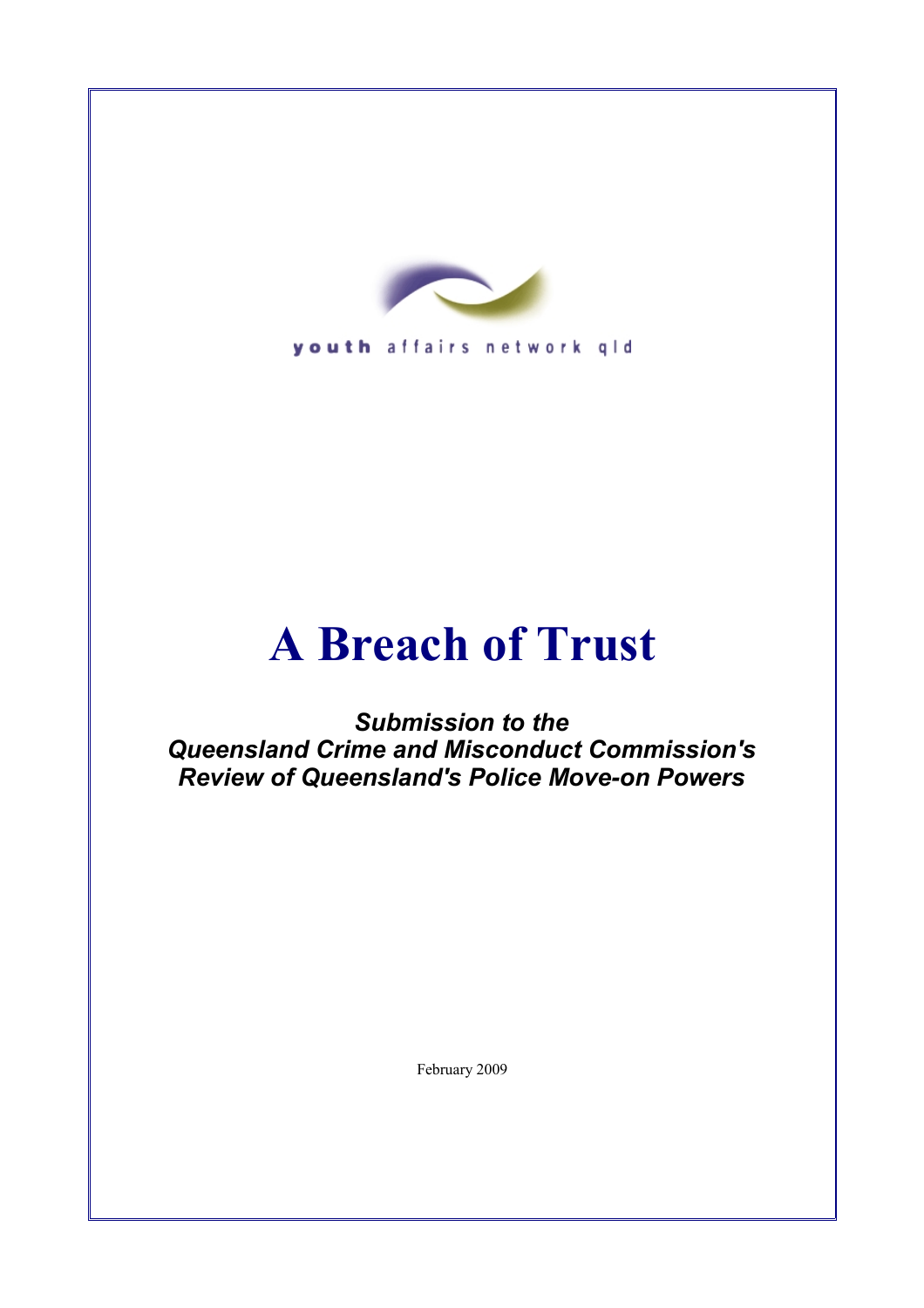#### **A Breach of Trust: Submission to the Queensland Crime and Misconduct Commission's Review of Queensland's Police Move-on Powers**

Submission Prepared by David Powell with assistance from Young people and youth workers in Queensland

February 2009

Copyright © Youth Affairs Network Queensland Inc. 2009

| Phone: | $+61$ 7 3844 7713  |
|--------|--------------------|
| Fax:   | $+61$ 7 38 44 7713 |
| Web:   | www.yang.org.au    |



This document is licensed under a [Creative Commons Attribution-NonCommercial-NoDerivs 2.5 License.](http://creativecommons.org/licenses/by-nc-nd/2.5/au/) It can be shared under the conditions specified by this license at [http://creativecommons.org/licenses/by-nc-nd/2.5/au/.](http://creativecommons.org/licenses/by-nc-nd/2.5/au/)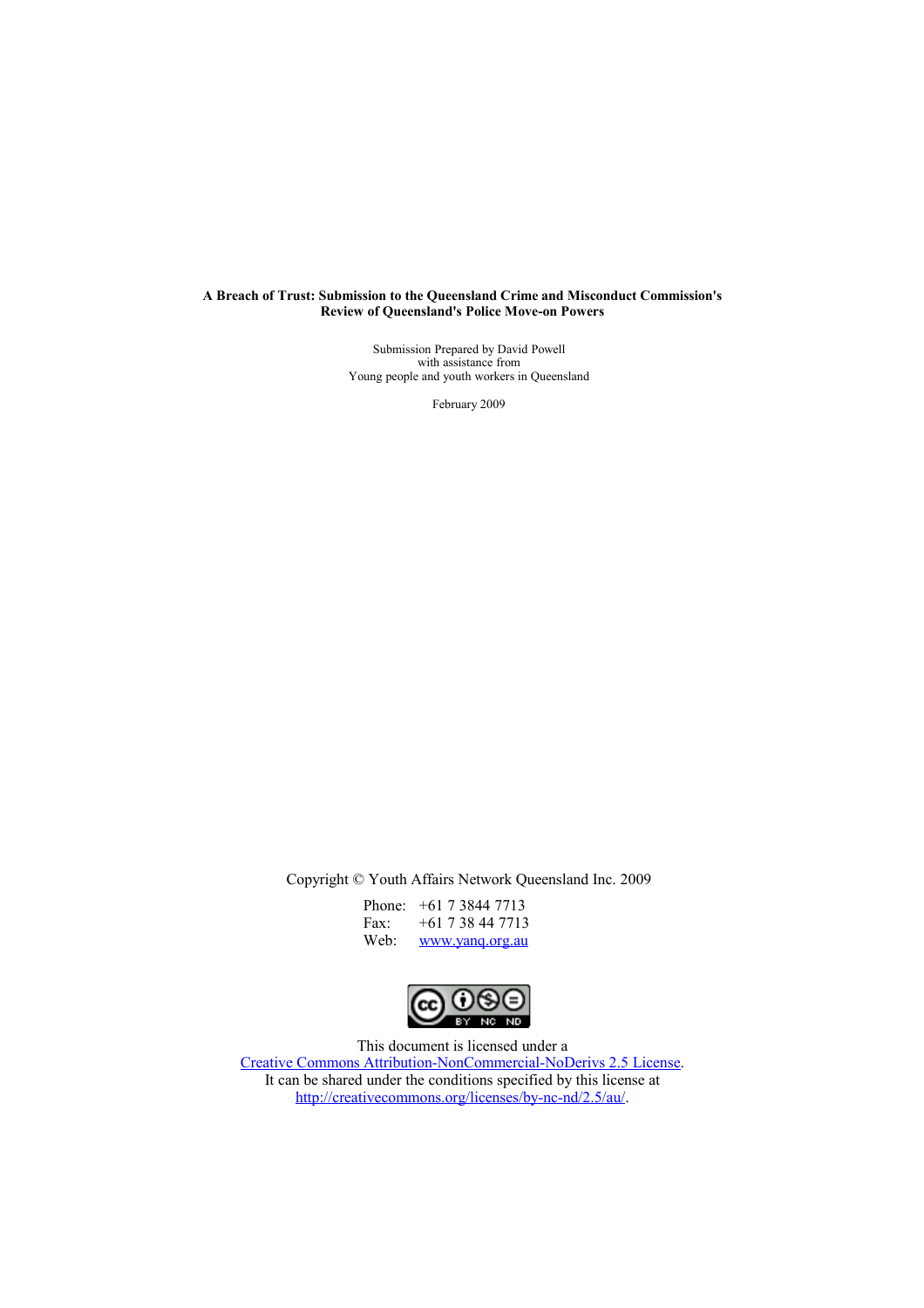# Table of Contents

| <b>INTRODUCTION</b>                                          | 1              |
|--------------------------------------------------------------|----------------|
| STORIES FROM YOUNG PEOPLE - A BREACH OF TRUST                | 1              |
| 1: Because 'shoppers don't feel safe'                        | 1              |
| 2: What is the 'Precinct'                                    | $\overline{c}$ |
| 3: No money for a Taxi                                       | $\overline{c}$ |
| 4: Searched in Public                                        | 2              |
| 5: Assaulted for being a 'Public Nuisance'                   | $\overline{c}$ |
| Impact of Intimidation & Harassment                          | 3              |
| Failure of Complaints Processes                              | 3              |
| Frequency of Disclosure of Police Intimidation or Harassment | 3              |
| <b>ARGUMENTS AGAINST MOVE-ON POWERS</b>                      | 3              |
| Discrimination                                               | 3              |
| Criminalisation of Harmless Behaviour                        | 4              |
| Potential to Increase Crime                                  | 4              |
| Isolate Young People from Services                           | 4              |
| Ignoring Long Term Costs                                     | 5              |
| OUR RESPONSIBILITY TO MARGINALISED YOUNG PEOPLE              | 5              |
| SPECIFIC ALTERNATIVES TO MOVE-ON POWERS                      | 6              |
| <b>REFERENCES</b>                                            |                |
| <b>ABOUT YANQ</b>                                            | 7              |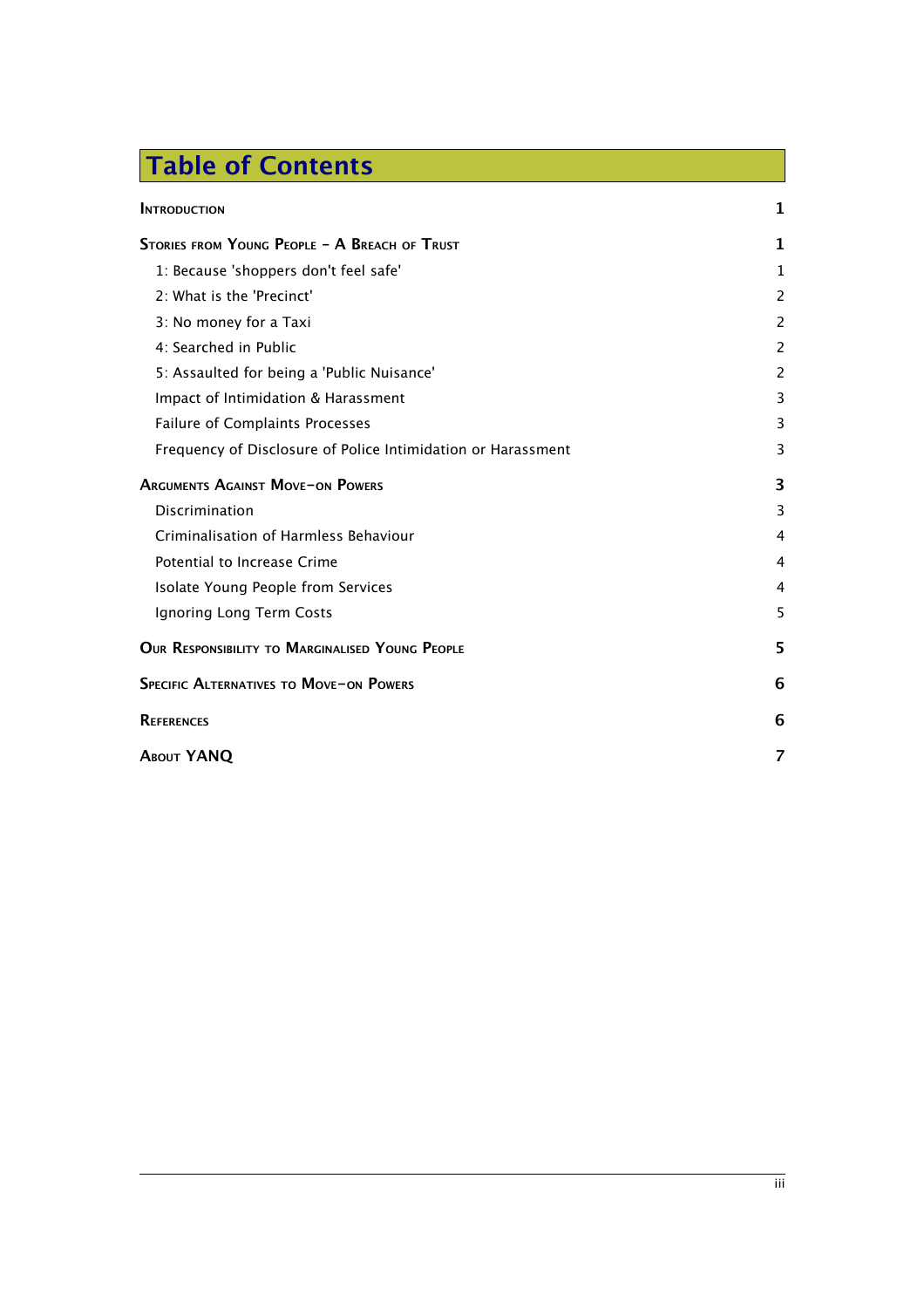# <span id="page-3-2"></span>Introduction

Young people have a right to the protection of adults. They also have a right to participate in all aspects of community life. As adults we have a responsibility to protect and nurture young people and a responsibility is to ensure that all young people have real opportunities to participate in the social, economic, cultural and political life of our communities.

This submission opposes Queensland's Police Move-on Powers on the basis that they undermine young people's rights and are in breach of the communities responsibility to young people.

Specifically, YANQ's opposition to move-on powers is based on its view that they:

- are applied in a discriminatory manner against young people, indigenous people and people from culturally and linguistically diverse backgrounds;
- criminalise otherwise legal and harmless behaviour ('hanging out' for instance);
- have the potential to increase crime by exacerbating feelings of isolation and exclusion;
- divert resources away from addressing the socio-economic reasons for marginalisation, and instead encourage a legal/criminal response to young people and thus reduce the chances of them accessing appropriate support services;
- isolate homeless and otherwise disadvantaged people and reduce their ability to access support services.

These arguments are laid out in more detail below.

# <span id="page-3-1"></span>Stories from Young People – A Breach of Trust

In preparing this submission YANQ sought out young people who had experienced Queensland's Police Move-on Powers directly. The stories we heard indicate that as a community we have breached young people's trust. Young people should be able to trust that their community will protect them and encourage them to participate safely in all aspects of community life. The stories below show that, for a significant number of young people, this isn't the case.

Muslim Youth Services (MYS) in Brisbane and a second youth service from a coastal town in Queensland were both able to connect YANQ with young people willing to tell their stories<sup>[1](#page-3-3)</sup>.

 The young people we heard from were all aged between 14 and 17 years of age. The first case study was provided indirectly to YANQ, via a youth worker employed by Muslim Youth Services. Stories 2-5 were obtained during a group interview with young people who had been invited to attend by their youth worker.

# <span id="page-3-0"></span>1: Because 'shoppers don't feel safe'

A young Muslim male aged 16 was with his 14 year old brother and a Sudanese friend, 16. The trio had just finished school for the day and had bought drinks from a Hungry Jacks store attached to a major suburban shopping centre.

After leaving the Hungry Jacks store, they were stopped by a policewoman who accussed them of stealing the drinks. The boys pointed out that it was impossible to steal drinks from Hungry Jacks because the drink machines were located behind the counter. They also produced a receipt for the drinks.

The policewoman then accused them of stealing an elderly lady's wallet, and demanded to search them. One of the boys, who was now suspicious of the police officer's motives, objected to being searched and told her that he thought she was picking on them because of the colour of their skin.

The policewoman searched the boys anyway and found no 'stolen wallet' or any evidence of a stolen wallet.

<span id="page-3-3"></span><sup>1</sup> The second youth service is not identified because the six young people who shared their stories asked not to be identified in any way. They felt that naming the youth service, or the town in which the service is based could lead to them being identified.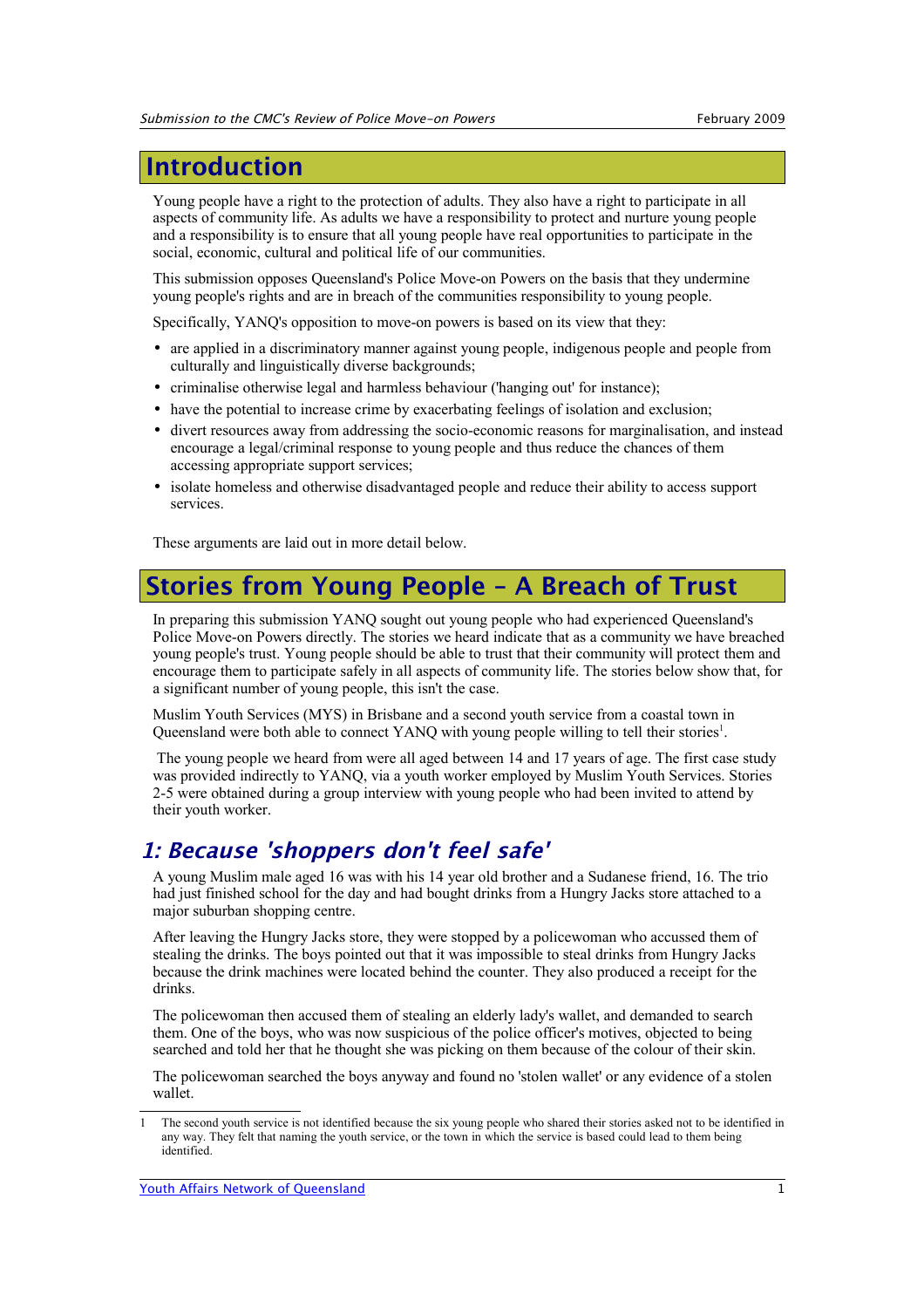The policewoman then instructed the boys to leave the shopping centre. The reason she gave was that 'shoppers didn't feel safe' with the boys around.

#### <span id="page-4-3"></span>2: What is the 'Precinct'

A young man named 'Michael' was hanging out at a popular shopping precinct during the day when he was told to move-on by police officers. The police officers instructed him to leave the "precinct."

Michael followed the police officers instructions and walked to a bus station (several hundred metres away) in order to catch a bus home.

Before the bus arrived the police approached Michael again. This time he was arrested for not following their directions to move on. Michael was not aware that the bus station, though some distance from the shops, was technically part of the precinct.

#### <span id="page-4-2"></span>3: No money for a Taxi

'Tom' was with 6 of his friends in a popular entertainment precinct in a coastal town. They were all just hanging out, not bothering other people although they had been drinking alcohol.

Police officers in a marked car approached the group of friends and instructed them to move-on. When the group started walking away from the area, the police gave further instructions to move-on to the taxi rank (in a different direction).

Some of Tom's friends protested that they didn't have enough money to catch a taxi. The police ignored these comments and instructed them again to move to the taxi rank.

When the group continued to walk in a different direction, the police stepped out of their car and forcibly grabbed Tom, arresting him and pushing him into the back of the car. The police then left, with Tom in the back and "drove around the block a few times."

Tom explains that they then asked him where his friends were. Tom explained "I was probably a bit cheeky, being a little drunk and all, but I said, 'I'm in the car, how would I know where they are?'.

Tom was then pulled out of the car and watched while the officers flashed their torch-lights in some nearby bushland. The officers returned to the vehicle and one of them hit Tom over the eye with his torch. Tom was then left to make his own way home.

#### <span id="page-4-1"></span>4: Searched in Public

A 15 year old boy, 'Philip' was smoking in an outdoors area adjacent to a large shopping centre where he was approached by a police officer who asked what he was doing. Philip told the officer he wasn't "doing anything, just having a smoke." The officer then asked to see the cigarette packet. Philip handed the packet to the officer who then dropped it on the ground and stepped on it, twisting the packet between the ground and his boots while he pointed out that Philip was not old enough to legally smoke.

The police officer then accused Philip of being in possession of drugs and explained that he would need to search him. The officer then instructed Philip to remove his shoes, shirt and shorts. The officer searched through Philip's clothes, leaving Philip standing in nothing but his boxer shorts. After finding no evidence of illicit drugs in Philip's possession, the officer then instructed Philip to leave the area.

# <span id="page-4-0"></span>5: Assaulted for being a 'Public Nuisance'

A group of teenage boys were riding the bus home one evening, on their way back from a popular shopping precinct. After getting off the bus beginning the walk home, police officers in a marked car flashed their lights and ordered the group to stop.

Without making any explanation, the officers got out of the car and detained one of the group, 'Shaun', grabbing him and placing him in the vehicle.

Shaun was then driven to a dark street - "one without any lights" - where the officers pulled over and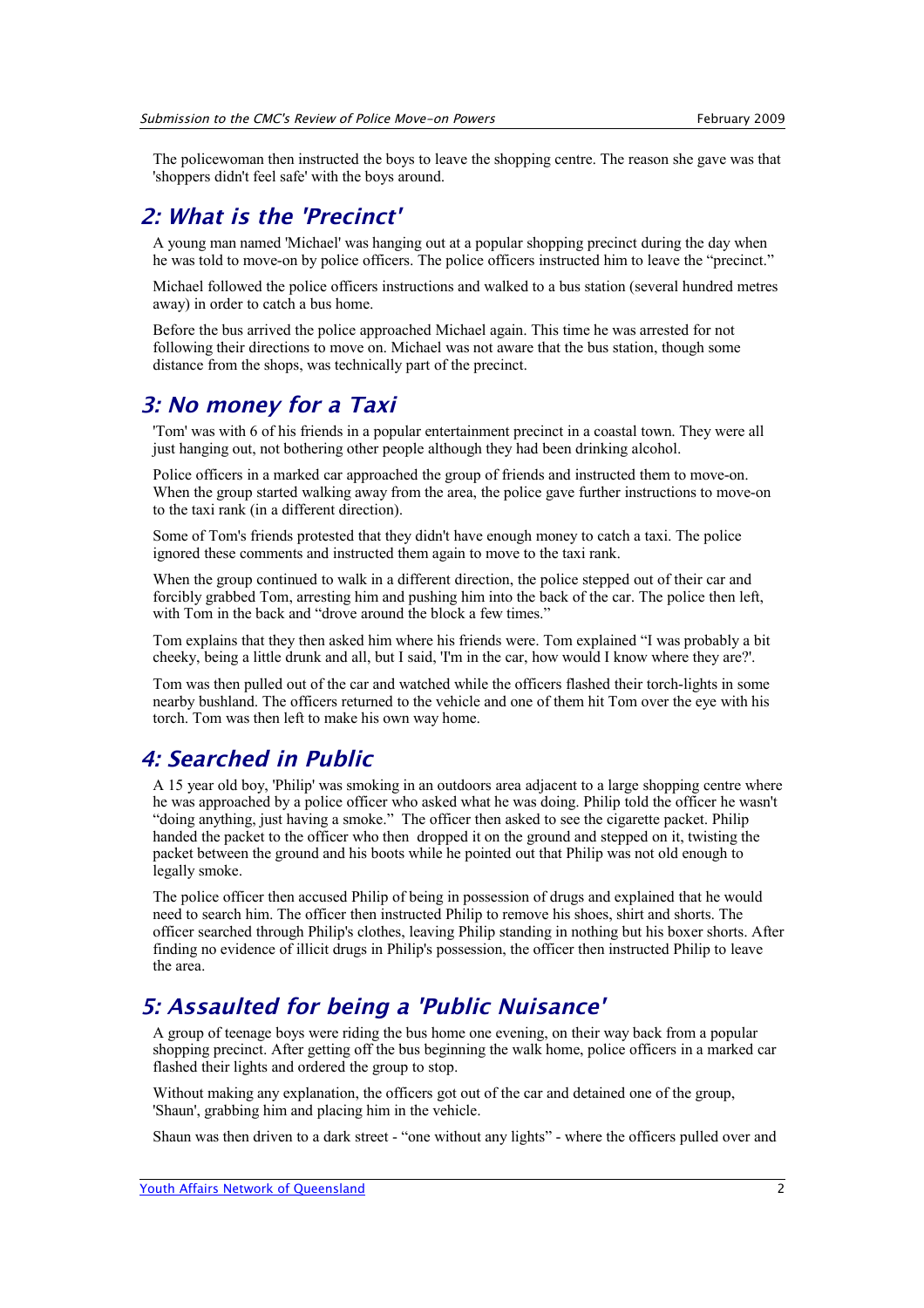stopped the car. One officer then got in the back of the vehicle and physically assaulted Shaun, grabbing him painfully by the neck and yelling that he was going to take him to the 'lock up'.

The first police officer got back in the front of the vehicle, while the second police officer tried to drag Shaun out of the car. Shaun wedged his feet under the seat and after a few moments the officer gave up and returned to the front of the vehicle. Shaun was then taken to the watch house where he was charged with being a public nuisance.

#### <span id="page-5-4"></span>Impact of Intimidation & Harassment

The young men that told the stories above (2 to 5) explained that their experiences of intimidation and harassment had left them feeling angry and humiliated. They also felt powerless against police.

They went on to explain that they believed particular police officers were targeting them for intimidation and harrassment.

Their feelings of persecution and harassment were summed up by statements such as:

"We literally have targets on our backs"

"They [police officers] keep bringing up the past"

"Coppers have a bad attitude towards us"

"We can't go anywhere without getting pulled up"

### <span id="page-5-3"></span>Failure of Complaints Processes

The young men (from the  $2<sup>nd</sup>$  youth service above) expressed concerns that there was no use in making a complaint about treatment by police. They felt their complaints were not taken seriously and actually made them more of a target for intimidation and harassment. One young man commenting that "...lots of others are really scared [to talk out]."

Such levels of distrust in the police force and official complaints processes poses a danger both to young people and our communities. Some suggestions for how to address this are discussed at the end end of this submission.

# <span id="page-5-2"></span>Frequency of Disclosure of Police Intimidation or Harassment

The three youth workers who assisted YANQ to connect with the young people who told their stories above all commented to YANQ that it was not unusual for young people to disclose similar experiences regarding poor treatment from police officers. After documenting the stories YANQ made contact with youth workers from three other services. All three agreed that, in their experience, it is not rare for young people they work with to disclose instances in which police officers have harrassed them and/or verbally or physically abused them.

That no workers were surprised by the accounts above is cause for great concern. For the justice system to operate fairly and effectively the police force must be seen as a force that is their to protect **all** members of society, no matter their age, class, creed, sexual preference, ethnicity or religion. For a significant number of young people this does not seem to be the case.

### <span id="page-5-1"></span>Arguments Against Move-on Powers

#### <span id="page-5-0"></span>Discrimination

Since the introduction of move-on powers in Queensland, YANQ has received a considerable amount of information from members which suggests that the powers are applied by police in a discriminatory and racist fashion. Research by Spooner (2001) that was conducted with YANQ's assistance in 2001 also found that young indigenous people are subjected to 'move-on' orders at a higher rate than non-indigenous young people. Thirty-seven percent of Spooner's subjects were indigenous, although indigenous people (at the time of the study) represented just 4% of the general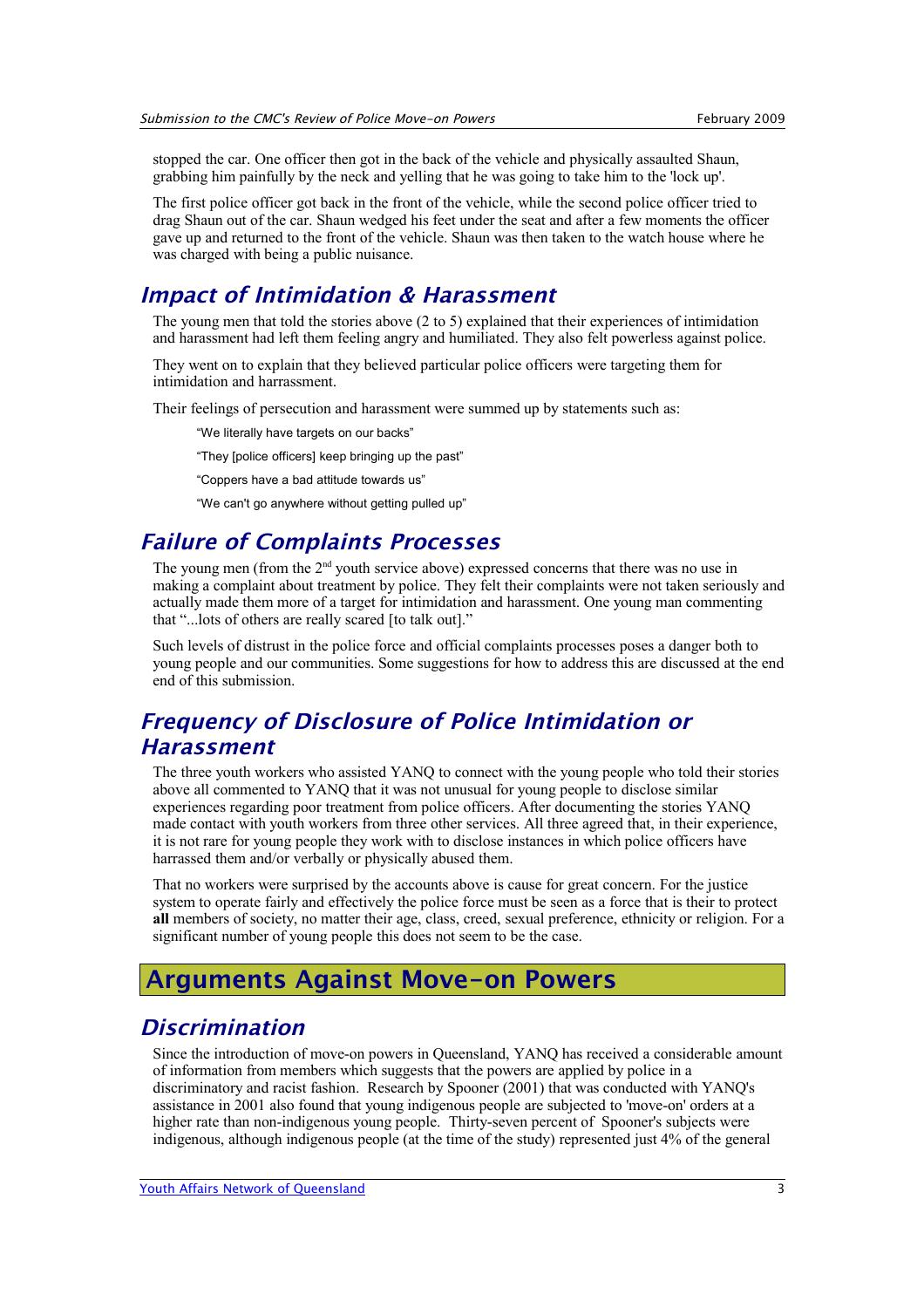youth population in Queensland.

More recent research undertaken by YANQ in 2005 ('Sudanese Young People and Public Space' published in 2006) also suggests that young people from culturally and linguistically diverse (CALD) backgrounds are often subject to unfair scrutiny and coercion by police.

On several occasions during the last six years, the Youth Justice Coalition (YJC), of which YANQ is a member, has sent written requests to the Queensland Police Service for statistics on their use of move-on powers in Queensland. As at the time of writing, the QPS has not provided YJC with these figures and has provided no credible reason for not doing so. Without these statistics, we can only assume that the anecdotal evidence YANQ hears through its membership, and the research done by Spooner in 2001 are an accurate reflection of the discriminatory and racist fashion in which move-on powers are applied to young people, particularly young indigenous people.

#### <span id="page-6-2"></span>Criminalisation of Harmless Behaviour

The outcome of such discrimination against young people, whether from CALD or indigenous backgrounds or not, is that harmless behaviour is criminalised. As the CMC is aware, police are able to enforce move-on powers if they consider that a person's presence causes "anxiety" to others. It is a sad fact that the mere sighting of a group of young people, especially a group of young people with dark skin, will cause some members of our community to feel anxious.

The prejudices of some members of our community should not be used as a basis for the use of coercive police powers against young people.

#### <span id="page-6-1"></span>Potential to Increase Crime

The effect of this discrimination against and criminalisation of young people is that they feel alienated and excluded (Spooner, 2001). Ongoing discrimination and criminalisation may lead to an increase in youth crime. Some young people may react to unfair treatment by police and authorities by 'acting out' the very behaviours that authorities are attempting to suppress. This process begins with young people forming an identity based on their unfair and unreasonable exclusion from public spaces. For example, White (2003) argues that,

"The institutional racism and economic marginalisation experienced by ethnic minority young people is directly linked to group formations ... that privileges loyalty and being tough ... in the face of real and perceived threats."

In other words, move-on powers have the potential to encourage young people to identify with others based on their shared experiences of exclusion and thus to form 'gangs' that emphasise toughness and loyalty. This point has been made succinctly by a member of YANQ's, who stated in a previous submission:

"young people I work with have commented that, 'well, if I'm going to get in trouble for doing nothing, I might as well do something to earn it.'

# <span id="page-6-0"></span>Isolate Young People from Services

Finally, while we have argued that move-on powers will increase the feelings of isolation within young people, they will also have the effect of physically isolating them from services that can meet their welfare needs.

A constant challenge faced by youth services is making sure that young people know that their services exist. One strategy to raise awareness among young people, particularly highly marginalised young people is through reach out programs. Young people, like the rest of us, like to hang out. Often they hang out in popular areas, such as around shopping or entertainment precincts. Consequently these are also areas that youth services use to make contact with young people.

Move-on powers force young people (particularly those who have the highest needs) away from these areas, either to areas that youth services cannot access (e.g. because they don't know about them or they are too dangerous for workers to enter) or into areas not presently covered by outreach services (e.g. outer suburban areas, or areas some distance from where youth services are based). This will mean that young people experiencing difficulties will be unable to receive the support they need.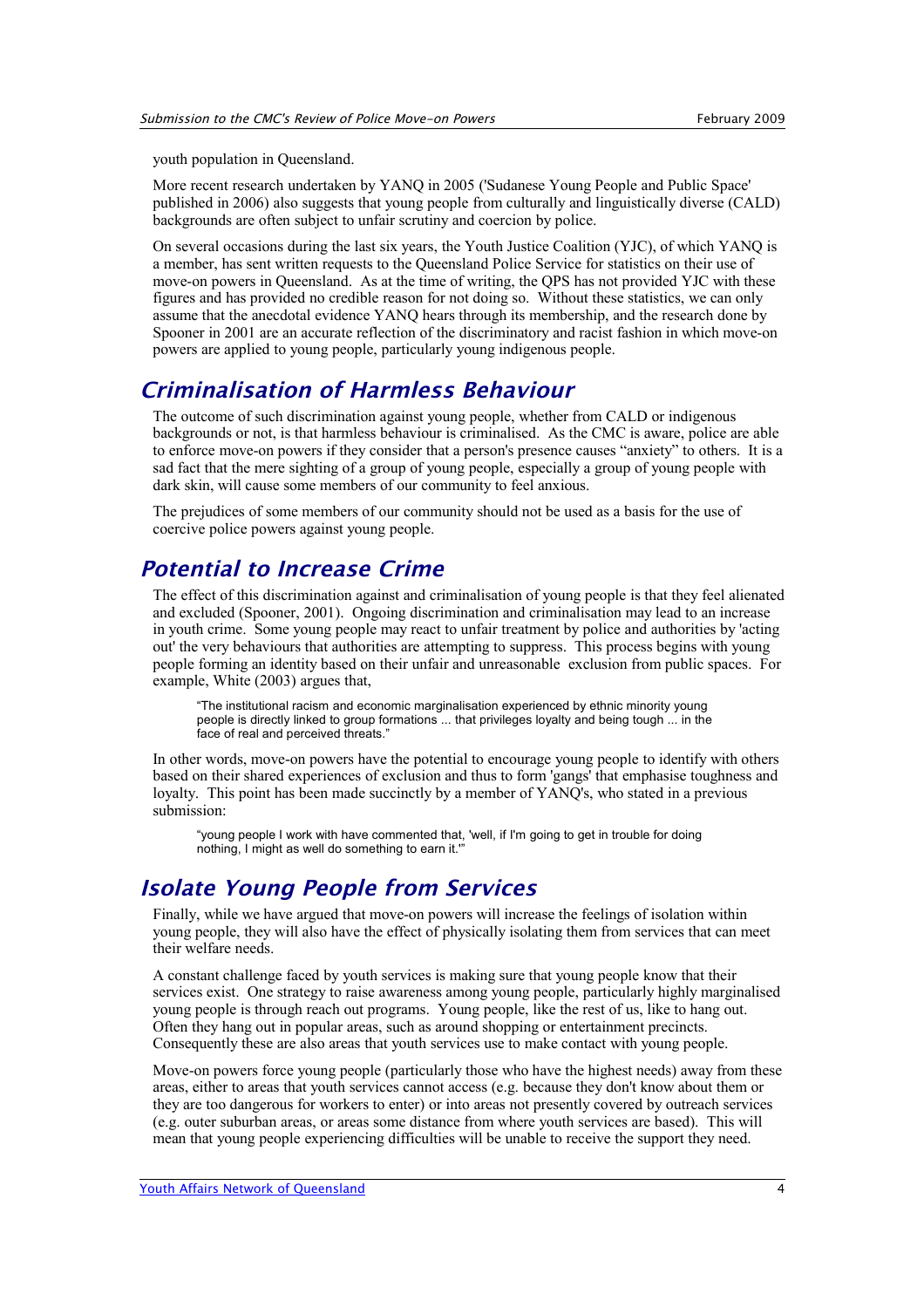#### <span id="page-7-1"></span>Ignoring Long Term Costs

The social costs of move-on powers outlined above are all played out in the long term and difficult to measure. Nevertheless they are not inconsequential for either the individuals affected or the wider community. Unfortunately the immediate 'benefits' of removing people perceived as threats from one location to another are much more tangible and measurable.

By continuing a policy that favours short term benefits to a few, while ignoring the long-term costs to many, the Queensland Government is putting community safety at risk.

YANQ recommends abolishing move-on powers, and instead focusing on youth and other social services that can respond to the needs of young people and others, including the small number of young people taking part in anti-social behaviour. Some of the factors that are associated with young people engaging in anti-social behaviour (such as illicit drug use, assaults and harassment) are family breakdown, homelessness, non-attendance at school, bullying and physical/emotional/sexual abuse, to name a few. Social support services can help to address these and by doing so increase community safety. Move-on powers however do nothing to address these issues for young people. Rather the use of move-on powers will amplify the feelings of alienation and exclusion within young people, and, as argued above, increase the likelihood that they will take part in anti-social or criminal activities.

YANQ's members and colleagues in the Brisbane area often report to us that they have insufficient resources to meet the levels of demand for their services<sup>[1](#page-7-2)</sup>. By increasing resources for these services, along with improving basic social services such as social housing and social security, individual and community safety would be enhanced.

# <span id="page-7-0"></span>Our Responsibility to Marginalised Young People

As a community we have a responsibility to young people. We are responsible for ensuring they have real opportunities to participate in the social, economic and political arenas. This is not just our responsibility, but a fundamental right that all young people should enjoy.

Move-on powers undermine young people's rights and they are in breach of our responsibilities to protect and nurture young people.

At the very least, the stories detailed above indicate a lack of trust in the police force and the official processes of complaint. This is an indication of just how deeply marginalised these young people are. The community, including but not limited to the Police Force, must address this marginalisation as a matter of urgency.

On a social and economic level this can be done by adequately funding a number of basic services so as to ensure that all young people can enjoy their basic human rights. The basic services here include:

- Medicare ensuring free access to GPs (regardless of whether a person can demonstrate their 'neediness').
- Income security lifting the various social security payments so that they are at least equal to the poverty line (most payments fall below the broadly accepted definitions of 'poverty line' incomes).
- Job security governments and communities must ensure that all people who wish to gain secure paid employment can do so. Leaving young people to fend for themselves in a jobs market that provides an insufficient work for all who want it is breach of our responsibility to protect and nurture young people. Implementing a Job Guarantee like that advocated by the Centre of Full Employment and Equity at the University of Newcastle<sup>[2](#page-7-3)</sup> would go along way to providing job and income security for many young people.
- Public housing, including youth specific housing services providing safe secure housing for vulnerable groups in society.

For some young people who face multiple or particularly complex challenges, more specific, targeted

<span id="page-7-2"></span><sup>1</sup> Services such as, crisis accommodation, drug and alcohol counselling, family support, alternative education, reachout, emergency relief etc.

<span id="page-7-3"></span><sup>2</sup> See<http://e1.newcastle.edu.au/coffee/>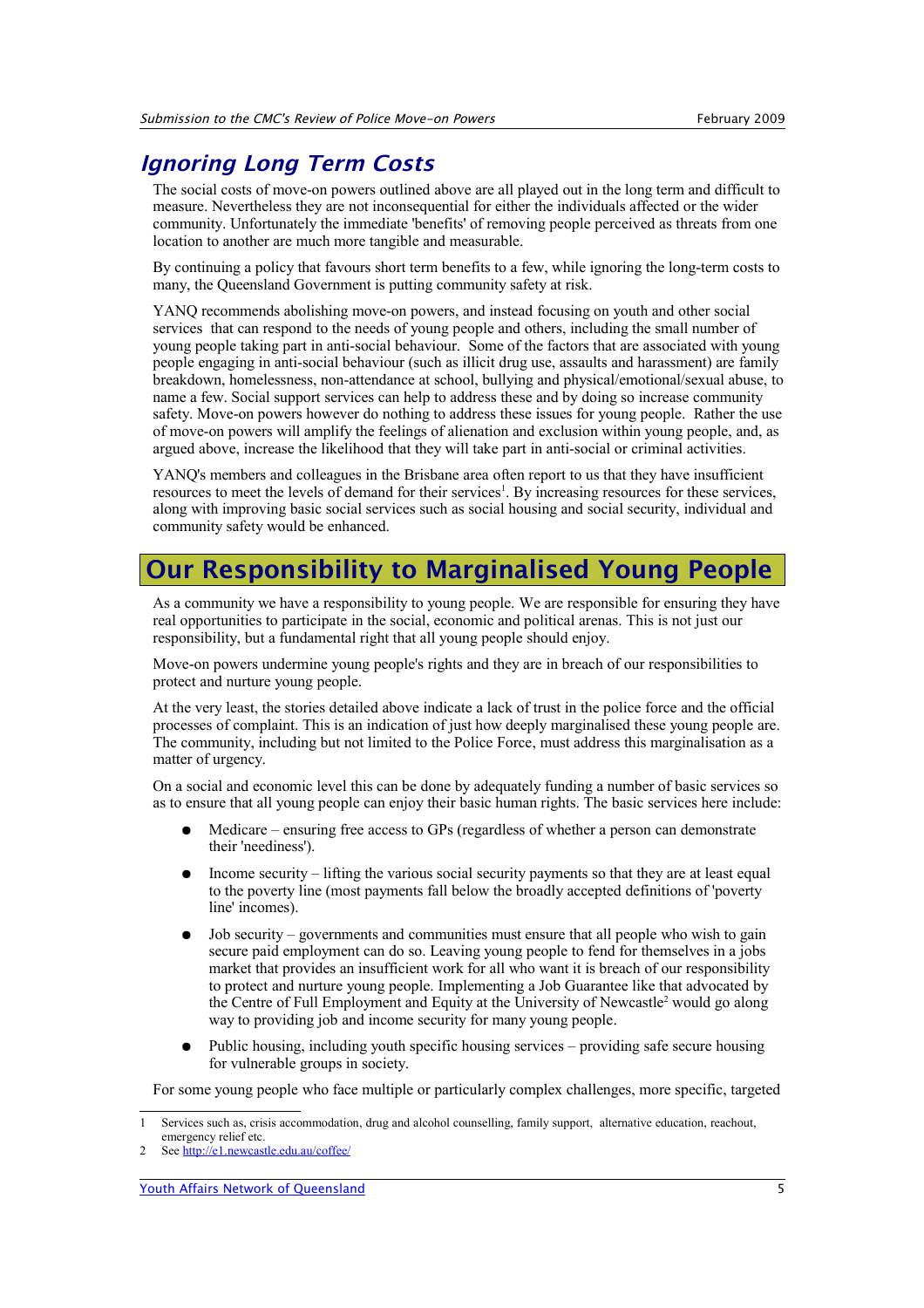services will be required.

# <span id="page-8-1"></span>Specific Alternatives to Move-on Powers

YANO shares the communities concerns about safety in public spaces. We argue that public safety will be more secure if communities adopted crime prevention strategies that are inclusive of young people and other vulnerable groups .

There is little doubt that the small number of young people displaying threatening or anti-social behaviours would benefit from a more inclusive approach that emphasises greater access to welfare and recreational services. This approach would not have the effect of increasing young people's sense of isolation nor the chances that they would take part in anti-social behaviour. YANQ urges the Queensland Government and local communities in Queensland to:

- work with and adequately support local youth services that can provide intensive support to young people in a number of areas (emotional, social, educational, economic etc).
- increase resources for youth organisations that can support young people to plan and stage their own youth-focused recreation activities in public spaces.
- increase supported housing services for young people to ensure that all young homeless people have access to secure and safe accommodation.

Further advice on reducing anti-social behaviour in public spaces and including young people in activities in those public spaces is available from a number of sources including (full citations provided in the references section):

- White, 1998. Public spaces and young people a guide to creative projects and positive strategies.
- White, 2001. Hanging Out: Negotiating young people's use of public space.
- International Youth and Public Space Network  $-\frac{http://www.yspace.net.}$

# <span id="page-8-0"></span>References

- Mitchell, W., Cowling, S., & Watts, M. 2003. Community Development Job Guarantee. Centre of Full Employment and Equity. Accessed Online, February 5, 2009 from: [http://e1.newcastle.edu.au/coffee/pubs/reports/2003/CDJG.pdf.](http://e1.newcastle.edu.au/coffee/pubs/reports/2003/CDJG.pdf)
- Spooner, P. 2001. Moving in the Wrong Direction: An analysis of police move-on powers in Queensland. In Youth Studies Australia, Vol.20 (1), pp.27-31.
- White, R. 1998. Public spaces and young people: A guide to creative projects and positive strategies. Commonwealth Attorney General's Department, Canberra.
- White, R. 2001. Hanging Out: Negotiating young people's use of public space. Commonwealth Attorney General's Department, Canberra.
- White, R. 2003. Street Policing and Regulation of Public Space. Paper presented at the Juvenile Justice: From Lessons of the Past to a Road Map for the Future Conference. Australian Institute of Criminology, 1-2 December 2003, Sydney.
- White, R. 2004. Police and Community Responses to Youth Gangs. In Trend and Issues in Criminal Justice, No. 274. Australian Institute of Criminology, Canberra.
- Youth Affairs Network of Queensland. 2005. New Kids on the Block: Making Space for Sudanese Young People in Queensland. YANQ, West End. Available online: [http://www.yanq.org.au/](http://www.yanq.org.au/content/view/37/85/) [content/view/37/85/.](http://www.yanq.org.au/content/view/37/85/)
- Youth Affairs Network of Queensland. 2006. Public Space Needs of Sudanese Young People in Queensland. YANQ, West End. Available online: [http://www.yanq.org.au/content/view/37/85/.](http://www.yanq.org.au/content/view/37/85/)